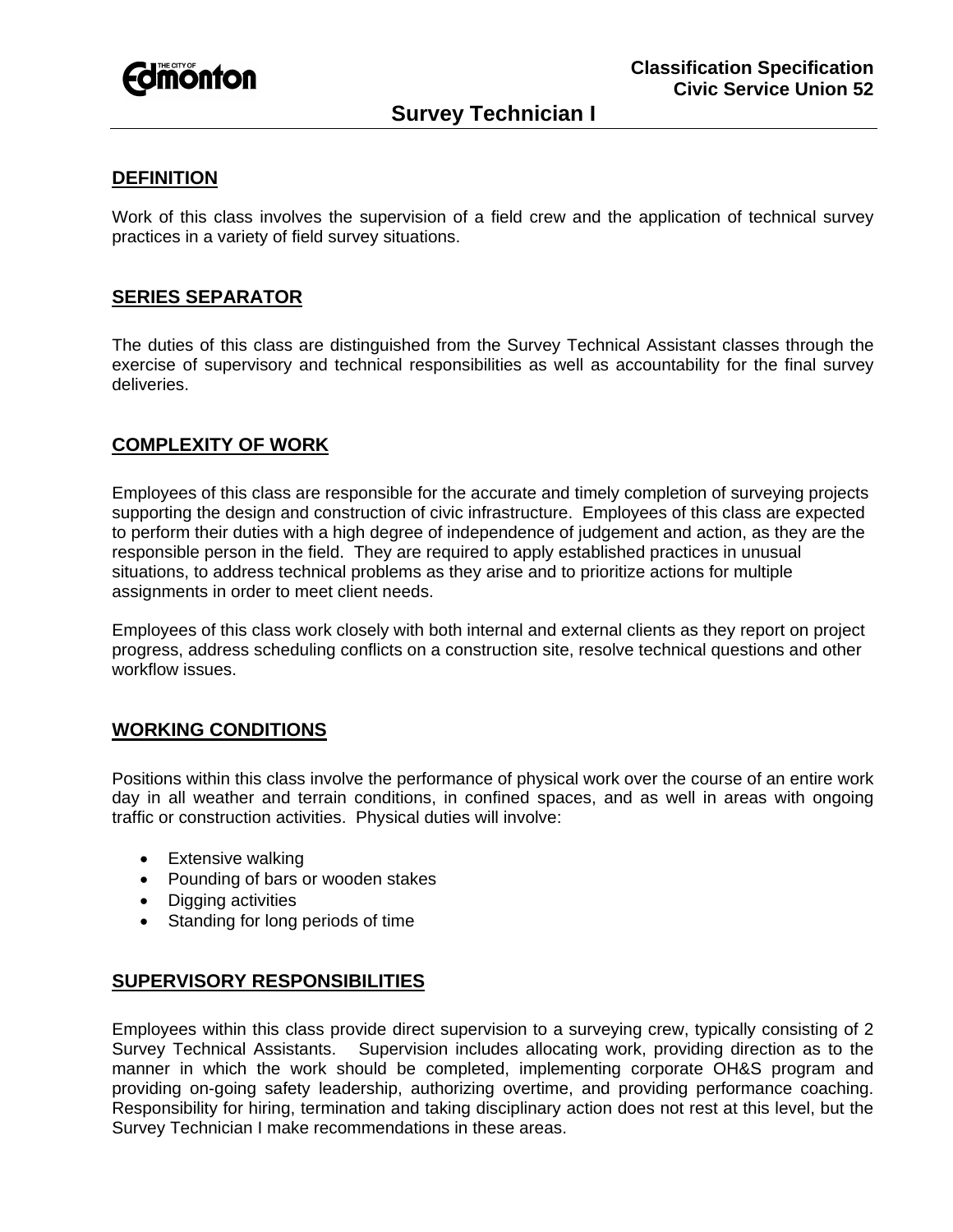

# **TYPICAL DUTIES** \*

- Performing survey work in an accurate, complete and professionally acceptable manner
- Completing and filing all required technical, administrative and operational documentation
- Ensuring all crew activities are in accordance with OH&S Regulation and Code as implemented through corporate, departmental and/or client safety policies, directives and programs. As well, ensuring crew activities are in compliance with all other corporate and departmental guidelines, policies and directives
- Providing on-the-job training to crew members, and orientation to daily assignments
- Ensuring proper use of all assigned materials, equipment and resources
- Consultations with Survey Technicians, Engineers, Designers, Supervisors and Client Representatives associated with survey projects

### **Field Survey Duties Could Include:**

- Using common laboring hand tools such as pick, axe, shovel, ice chippers, etc.
- Marking with information, flag/paint and pound in wooden stakes as required for a survey project
- Holding level rods or prism poles at desired survey point locations
- Taping measurements to determine offset or heights of instruments
- Plan-reading and survey computations or data reductions. Notekeeping for technical **information**
- Operation of various survey equipment such as levels, total stations, GPS receivers and laser alignment systems

## **KNOWLEDGE, ABILITIES AND SKILLS**

- Ability to perform a variety of surveys and to use a variety of related equipment
- Thorough understanding of the survey principles and techniques common to the section's survey requirements, and ability to soundly apply these principles and techniques in the field to resolve technical problems
- Ability to perform and record technical calculations (manual and digital)
- Ability to provide effective supervision to a field survey crew
- Ability to work in a team environment